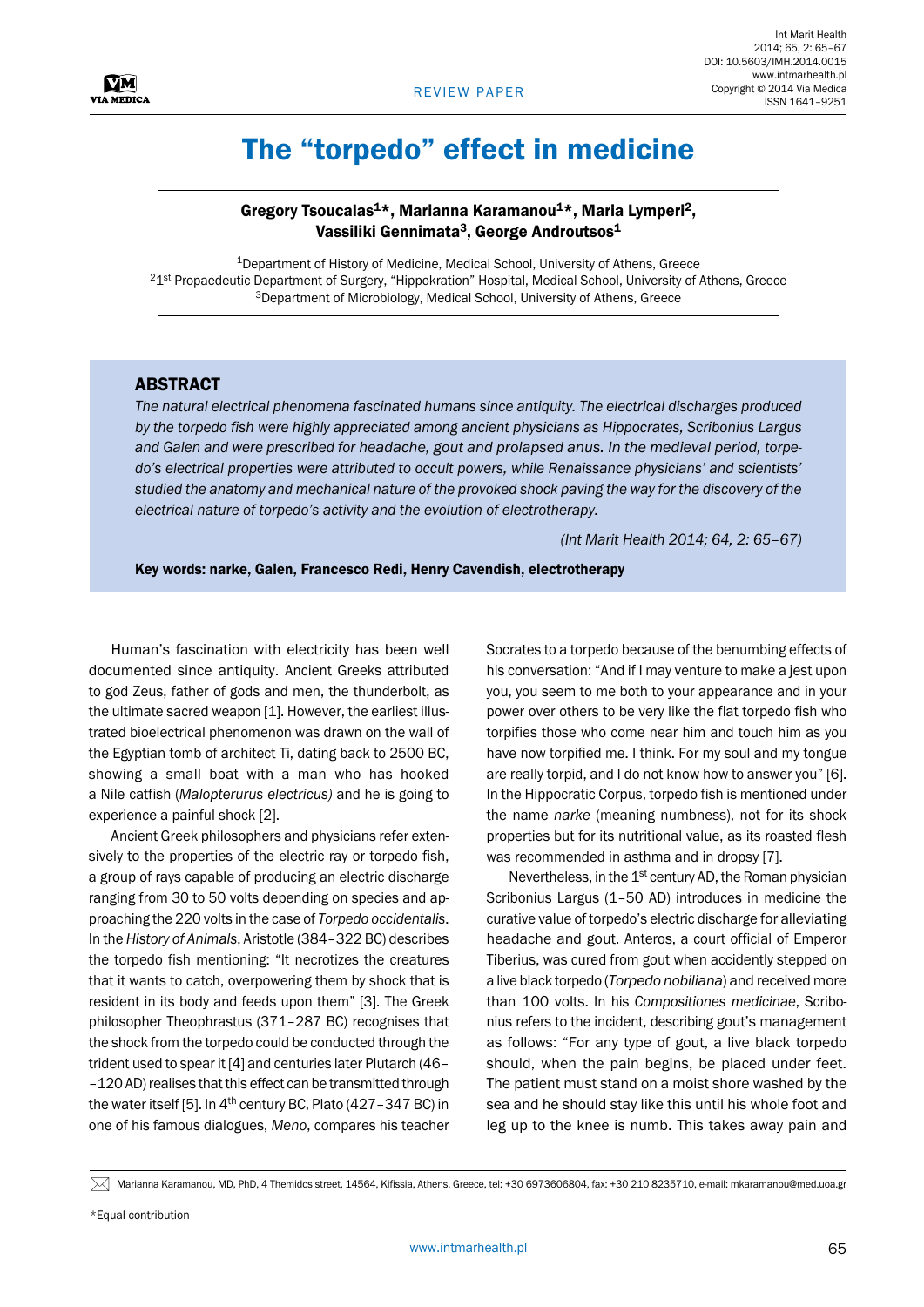prevents pain from coming on if has not already arisen. In this way Anteros was cured" [8]. The distinguished pharmacologist Dioscorides (c.40–90) adds prolapsed anus to the list of diseases treatable by jolts of torpedo [9]. Even Galen (130–c.201), the famous physician of Roman period, seemed challenged by the torpedo's powers; he hypothesized that torpedo was releasing some sort of venom and the numbness was provoked by a frigorific principle, probably through his observation of similar effects produced on human body by severe cold. In his treatise *De puero epileptico* (On the Epileptic Boy) he recommended torpedo as the only suitable cartilaginous fish for the diet of young epileptics [10].

In addition to the analgesic use, parts of torpedo's body and especially the liver were employed to prepare potions and ointments endowed not only with curative effects but also with anti-aphrodisiac power and the capability to facilitate parturition. Pliny the Elder (23–79) adds to the list of curable diseases the splenic and intestinal disorders and proposes several local preparations based on torpedo. However in order to be effective it should be prepared in a particular period of the year and with the moon in a particular phase: "If it is caught while the moon is in Libra and kept for three days in the open it makes parturition easy". With the time, the rituality for these preparations would include magic elements, such as the need to pronounce magic words, contributing to place the torpedo in the territories of fantasy and oddness [11].

Torpedo treatment was transmitted through the works of Ancient Greeks and Roman physicians and it was mentioned in Arab medical texts. In Avicenna's (980–1037) *Canon of Medicine* torpedo treatment is considered effective for treating headaches, melancholy and arresting epileptic seizures [12].

In the Medieval period, torpedo's electric power was attributed to magic and occult properties and of interest is the scholastic doctrine, *De animalibus*, of Albertus Magnus (1193–1280) that tries to distance himself from these fantasies recalling Aristotle's and Pliny's writings and observes fish properties without superstition. He refers to the case of one brother of his religious order that he touched accidentally a torpedo and experienced a severe sensory and motor loss: "It (torpedo) mumps anyone touching it no matter how fast he might withdraw his hand. It does so with such power that one of our comrades just poking at it with the tip of his finger touched it and just barely regained sensation in his arm within half a year by means of warm baths and unguents" [13].

In their turn, scientists of Renaissance didn't recognise that torpedo was producing electrical current and speculated on the cause of the phenomenon, whether it was frigorific or occult. In Guillaume Rondelet's (1507–1566)

important work on aquatic life we may find the external and internal anatomy of torpedoes in detail mixed with Galen's frigorific mechanism of shock and his idea that the torpedo possesses a blind or invisible power that science could not explain. Therapeutically, he recommends boiled torpedo for joint pain and for diminishing the sexual drive in men [14].

However, in the midst of  $17<sup>th</sup>$  century's scientific revolution, the Italian physician Francesco Redi (1626–1697) made an important observation putting first the hypothesis for a mechanical nature of the shock. In his text of 1671 Redi mentions that during his travel in Italian coast a torpedo provoked his arm to tingle and tremble when it was touched. He also described a dissection that he conducted on the torpedo which led him to identify "two bodies or possibly two muscles of falciform shape (*musculi falcati*), the rapid basis of which seemed to be responsible for their effect" [13]. His pupil Stefano Lorenzini (1652–post 1700) elaborated that idea and in his work entitled *Osservazioni intorno alle torpedini* reported some nervous structures of ampullar shape (Lorenzini's ampullae) now known to be part of electroreceptors.

Nevertheless, the previous theories still failed to account the torpedo's ability to act through water and at a distance. In 1714, the French scientist René-Antoine Ferchault de Réaumur (1683–1757) rejected the Galenic idea of cold poisoning, stating, after experimentation that the movements of *musculi fasciati* are responsible for the shock. When torpedo contracts its muscles, making its back concave, these springs become mechanically "charged", ready to release their energy in a sudden way when the fish relaxes its body and releases them. Réaumur's mechanical theory about the torpedo action was widely accepted till the mid-18<sup>th</sup> century [15, 16]. In 1773, the eminent physician John Hunter (1728–1793) provided the best verbal and pictorial description of the torpedo's electrical organs to date (Fig. 1). He wrote that they are made of about 470 perpendicular columns comprised at "either hexagons or irregular pentagons" separated by thin membranes. About the same time the discovery of the electrical nature of torpedo's shock by the British scientist John Walsh (1725–1795) was followed by the experiment of Henry Cavendish (1731–1810) (Fig. 2) [13]. Cavendish constructed an artificial torpedo by placing charged Leyden jars (a device for storing electric charge that uses the same principle as modern capacitor) in a leather case which in size and shape resembled the actual fish. The results obtained confirmed the views propounded by Walsh as the electrical nature of torpedo's activity [17].

Further investigations made considerable headway in the 18<sup>th</sup> century and in the next centuries the advent of the electric battery and other devices that produce electrical energy, led in electrotherapy's panacea, not only for the medical profession but also for charlatans that were